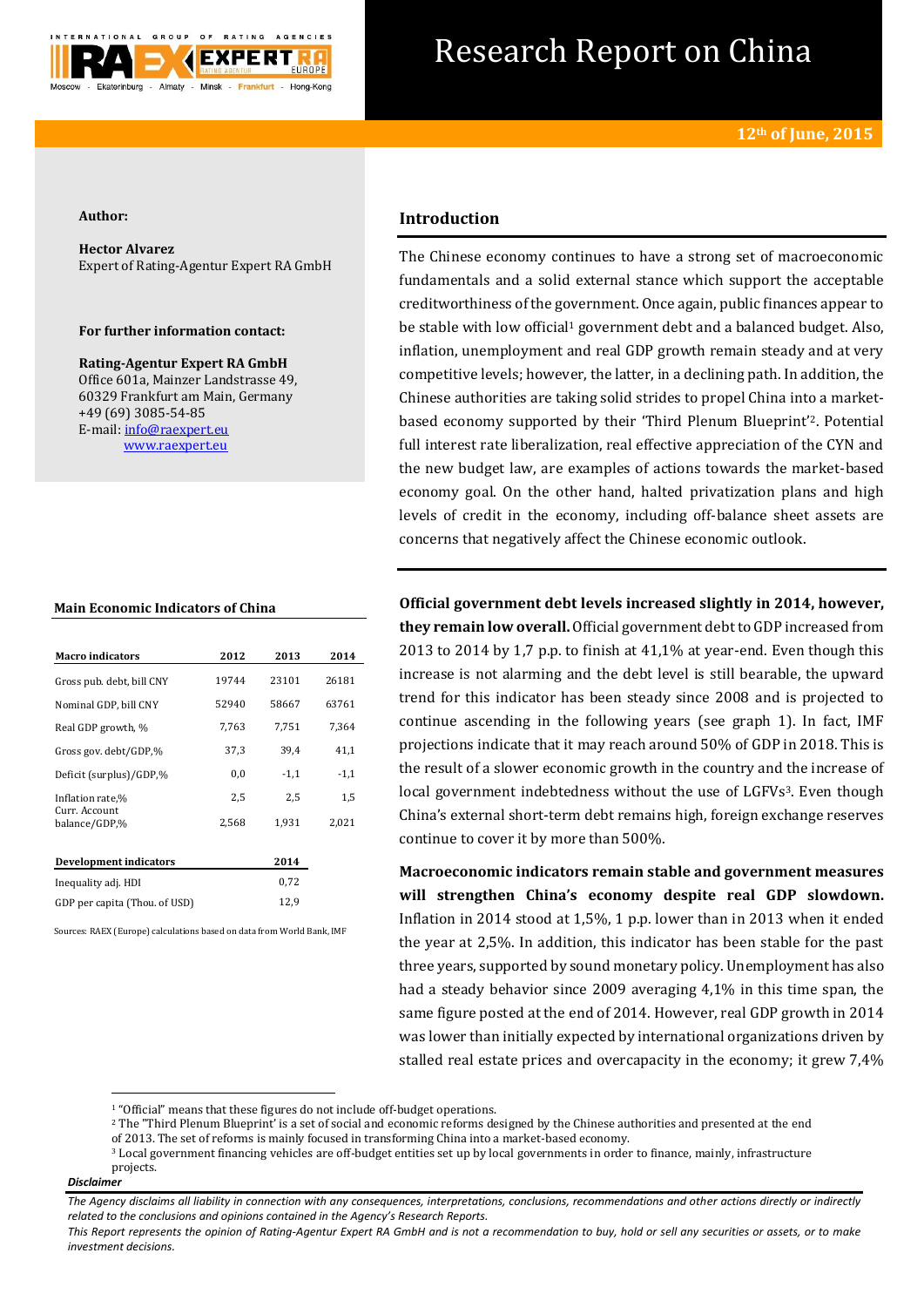**Graph 1:** Official government debt levels



Source: RAEX (Europe) calculations based on data from the IMF

**Graph 2:** Economic growth in China



Source: RAEX (Europe) calculations based on data from the IMF

**Graph 3:** Top countries regarding national savings



Source: RAEX (Europe) calculations based on data from the IMF

**.** 

missing the 7,5% target from the authorities. In addition, projections show that the decline will continue to deepen, potentially reaching a level of 6,0% in 2017 (see graph 2). Besides the aforementioned factors causing a decline in growth, government's efforts to convert China into a market driven economy have also contributed to slower but more stable growth. The implementation of the 'Third Plenum Blueprint' appears to be going in the right direction, however, there are still reforms in the blueprint which have not been yet put into action. A successful realization of the plan will also support the reduction of excess gross savings in China, the third country with the highest amount of gross savings as a percentage of GDP (see graph 3).

**The official budget continues to be balanced and the new budget law will help to reduce unofficial local government indebtedness.** The budget deficit in 2014 stood at 1,1% of GDP, low and consistent with the deficit from 2013. However, as mentioned in our previous report for China4, the deficit is wider when off-budget operations from local governments are taken into account. In this regard, the new budget law will help to narrow the augmented fiscal deficit. This law allows local governments to issue their own bonds, thus, reducing their dependence on high-interest bank loans and the use of LGFVs. These governments will be allowed to refinance around 1 trillion CYN of bank loans with local government bonds with this quota expected to rise up to 3 trillion CYN. Naturally, this measure will alleviate pressure from local governments in the short-term; however, taking into account the amount of local government debt compared with the authorized local bond quotas, subnational debt remains high.

**Monetary policy remains loose and the People's Bank of China (PBC) is still advancing towards achieving a market-based financial system.**

The PBC continues to cut reserve requirement ratios, one of the main tools used by the Central Bank to conduct monetary policy. The PBC relies heavily on these types of unconventional tools due to the lack of transmission power in adjusting reference interest rates. The fact that banks are reluctant to provide credits to many small and medium enterprises and implicit guarantees towards SOEs, affect the transmission mechanism. However, as mentioned before, China is trying to transform into a more market-oriented system which, in turn, needs market based interest rates. With the full liberalization of lending rates and potential liberalization of the deposit rates, the Chinese financial system will be closer to being driven by the market.

**The exchange rate is no longer cataloged as undervalued and the CYN is becoming closer to be part of the IMF's Special Drawing Rights (SDR) basket.** The CYN is no longer considered as an undervalued

*Disclaimer*  <sup>4</sup> Research report on China from 15<sup>th</sup> of January, 2015 [\(http://raexpert.eu/reports/Research\\_report\\_China\\_15.01.2015.pdf\)](http://raexpert.eu/reports/Research_report_China_15.01.2015.pdf)

*The Agency disclaims all liability in connection with any consequences, interpretations, conclusions, recommendations and other actions directly or indirectly related to the conclusions and opinions contained in the Agency's Research Reports.*

*This Report represents the opinion of Rating-Agentur Expert RA GmbH and is not a recommendation to buy, hold or sell any securities or assets, or to make investment decisions.*